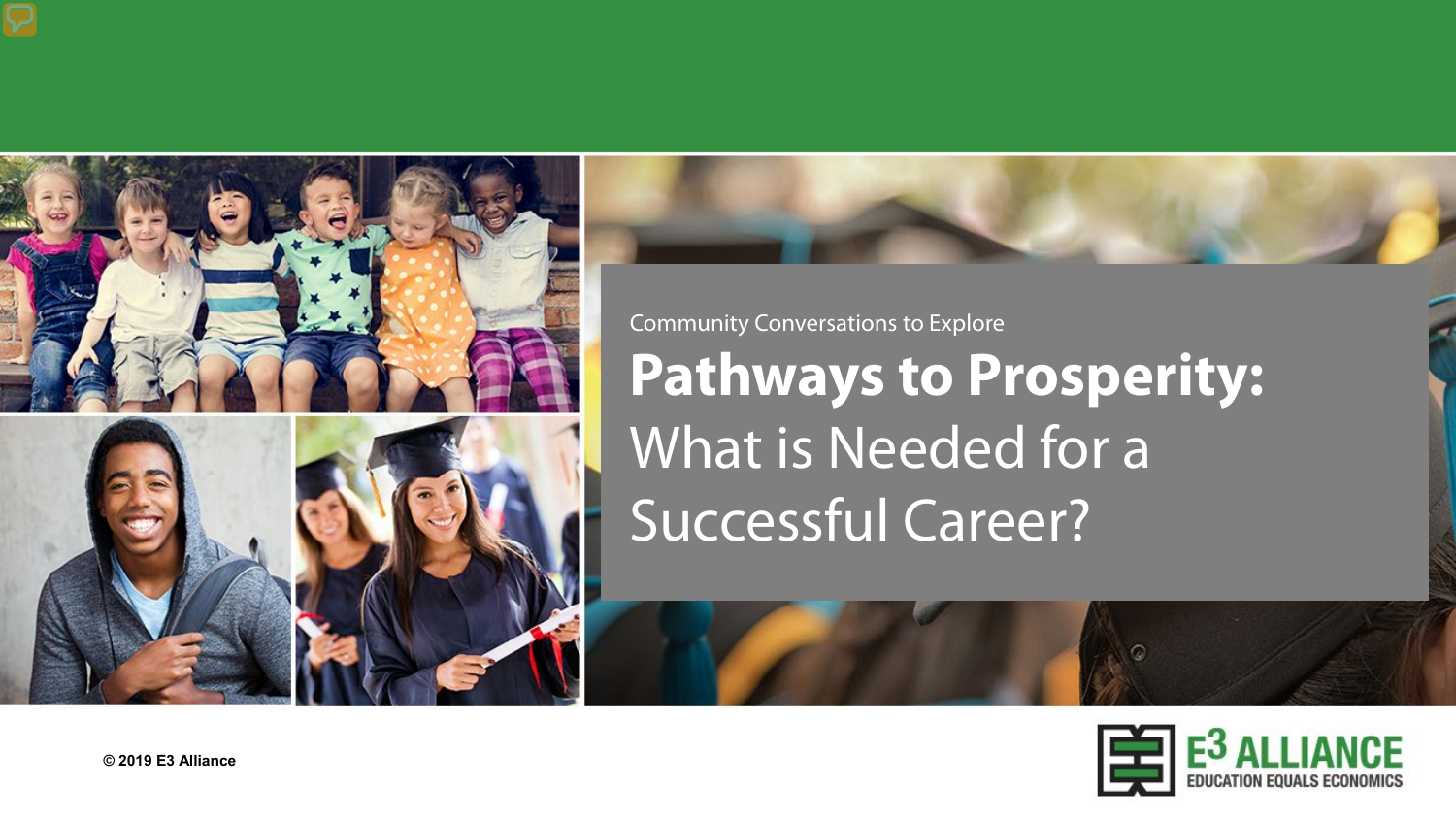# **Why Are We Talking About Pathways to Prosperity?**

- •An increasing number of jobs require a postsecondary credential, yet enrollment is actually dropping!
- •Together, we have a unique opportunity to create a region where every student finds a pathway to prosperity.
- •All Central Texas residents need a sense of "the possible."
- •How can we mobilize around communities to help all people realize their greatest possibilities?



2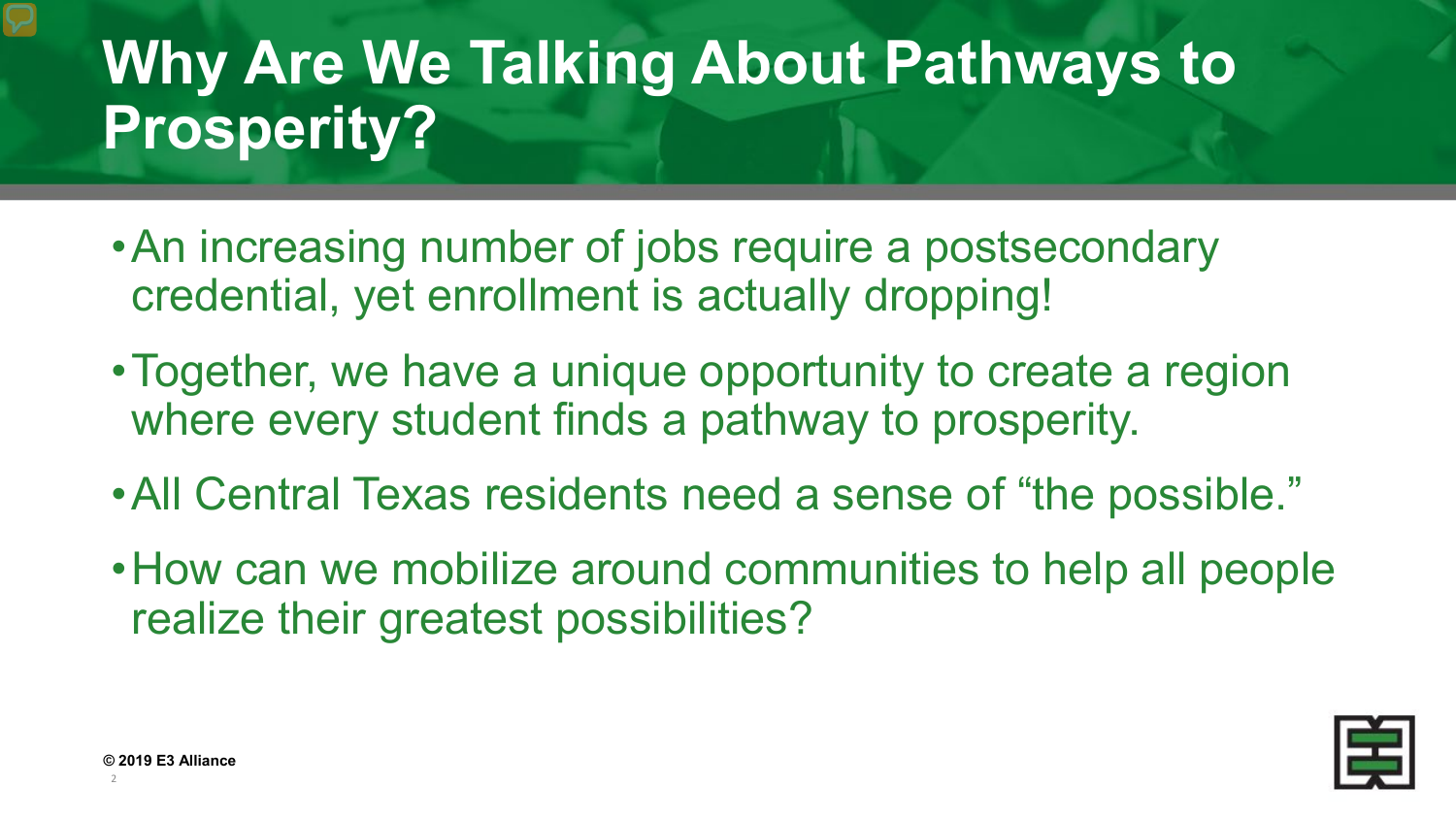## **Goals for Today's Conversation**

- •Share information and learn about barriers limiting student success beyond high school
- •Explore important connections between education and pathways to career success
- •Identify others who can benefit from these conversations

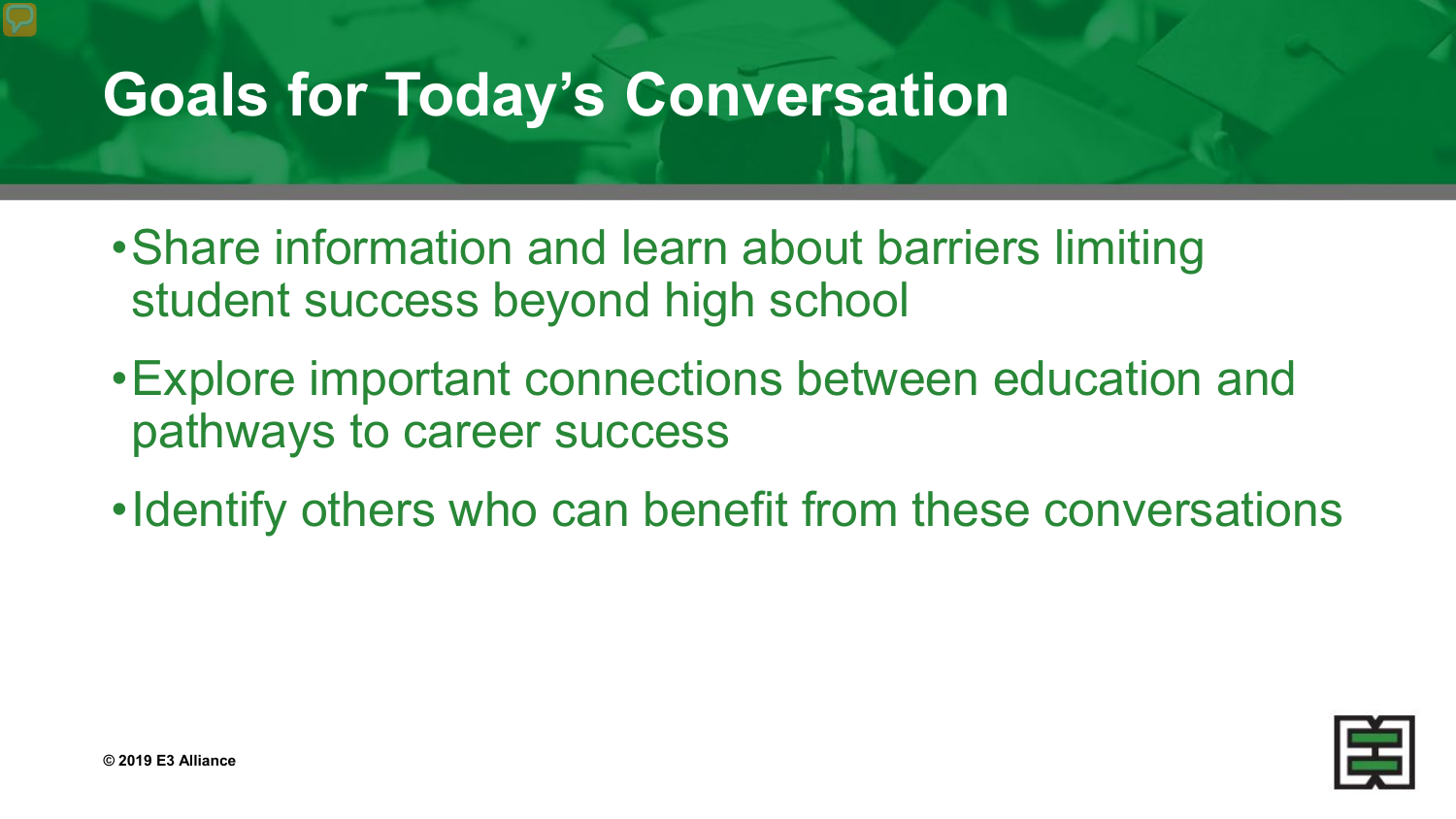## **Conversation Guidelines**

- •Listen to learn: Make space for different perspectives
- •Treat each other with respect
- •Help make sure everyone has a chance to share
- •Assume good intentions
- •Your questions are valuable

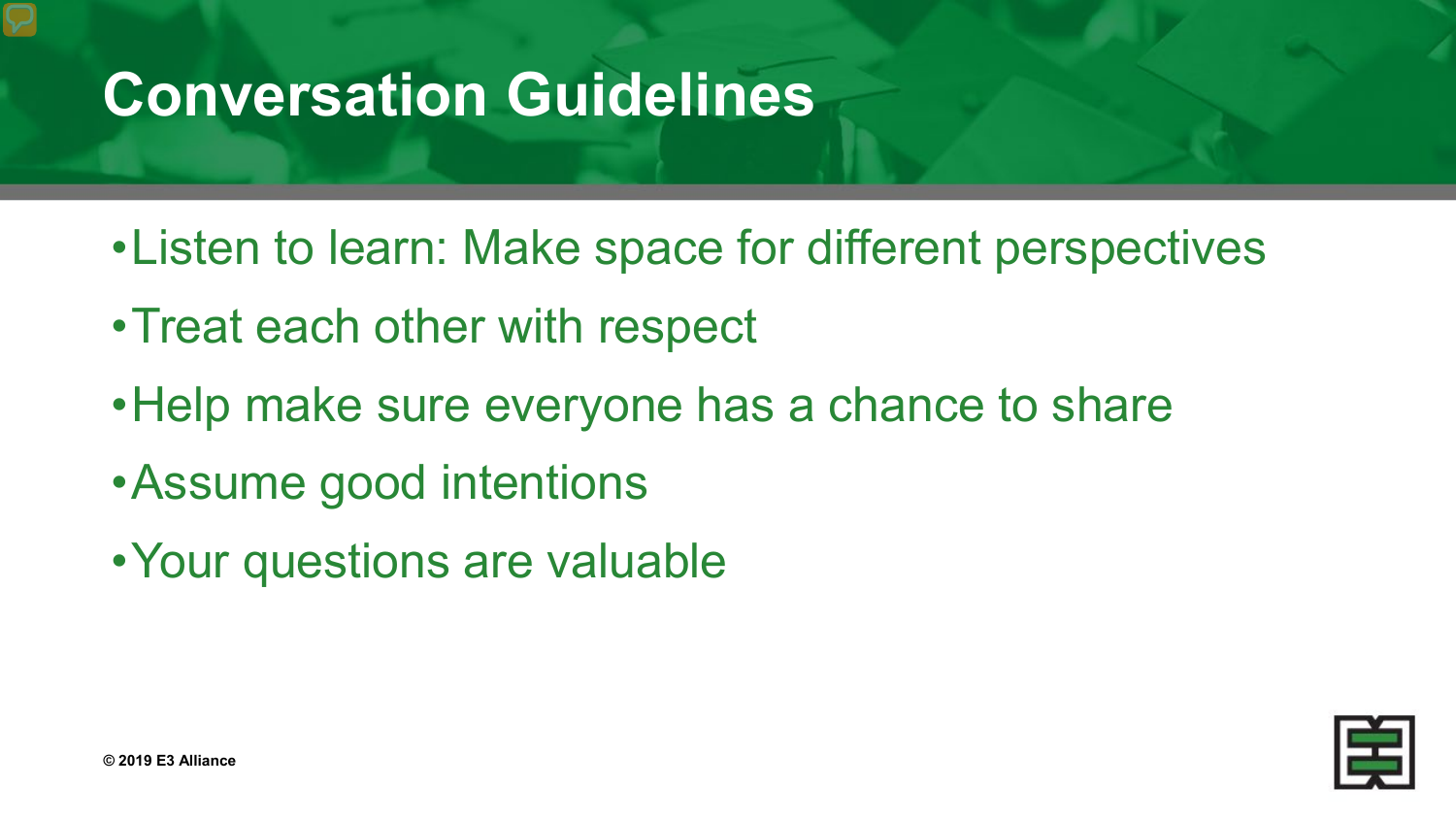## **Context – Data Map**





of jobs by 2020 will require

some postsecondary credential, whether that's a workforce certificate, two- or four-year degree

of Texas young adults have some kind of postsecondary credential of our low-income Central Texas students complete a postsecondary credential within six years of leaving high school

14%



Young adults without a postsecondary credential within six years of leaving high school have just a 12% chance of earning a living wage.

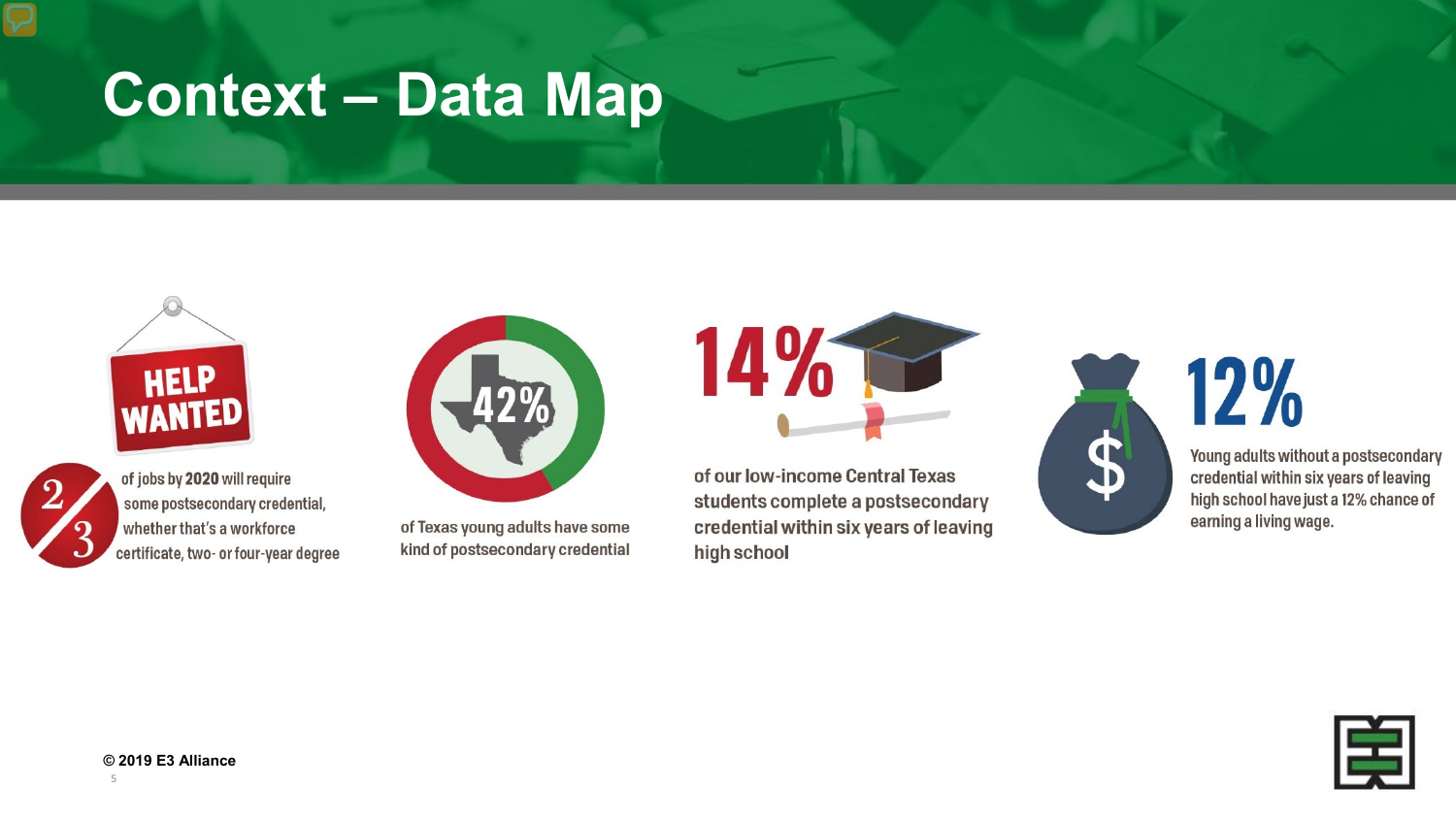### **What's Our Statewide Goal?**





**© 2019 E3 Alliance**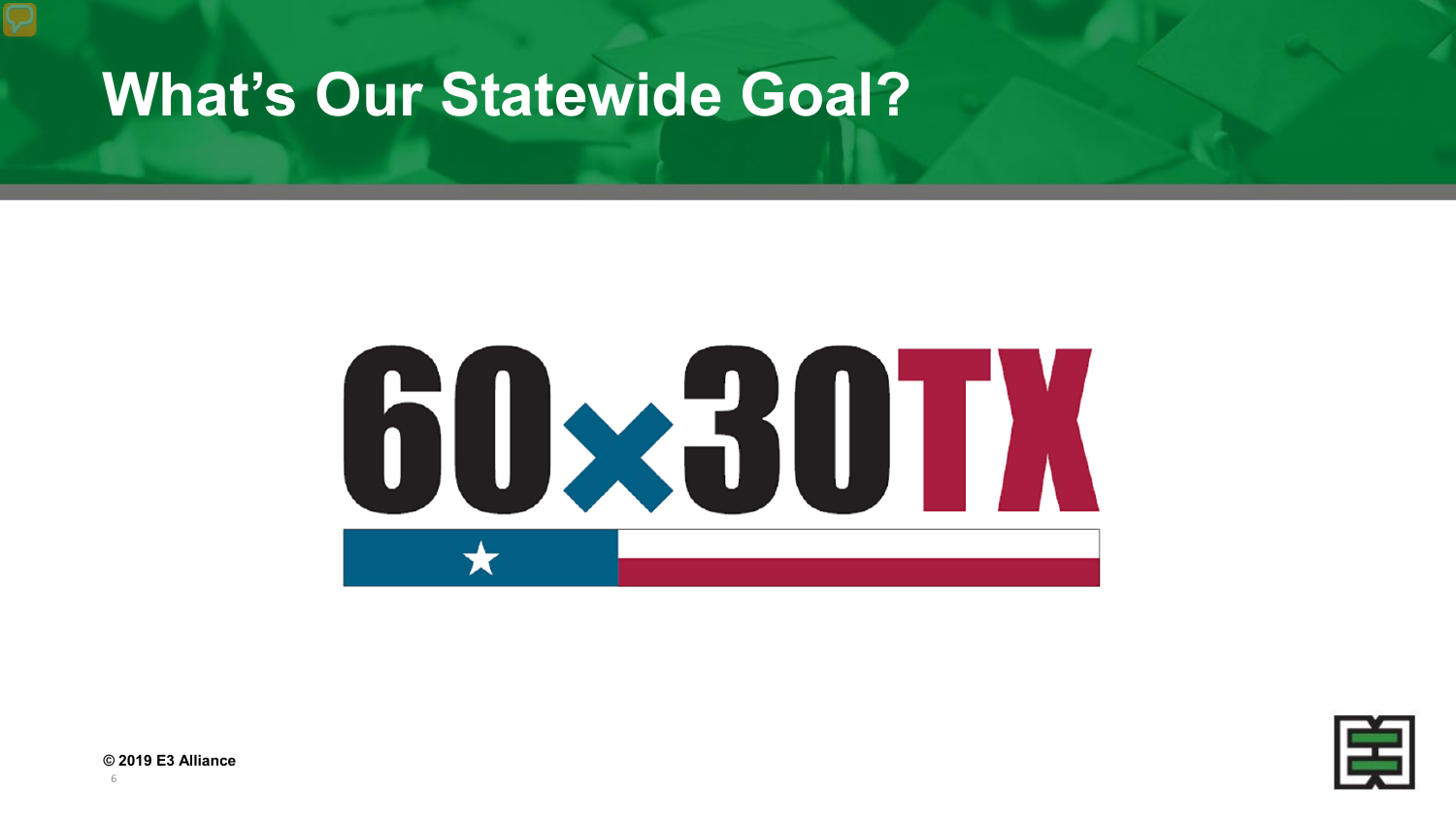### **Enrollment Rates for Both Low Income and Non-Low Income High School Grads Decreasing**



Source: E3 Alliance analysis of high school graduation and higher education enrollment data at the UT Austin ERC

7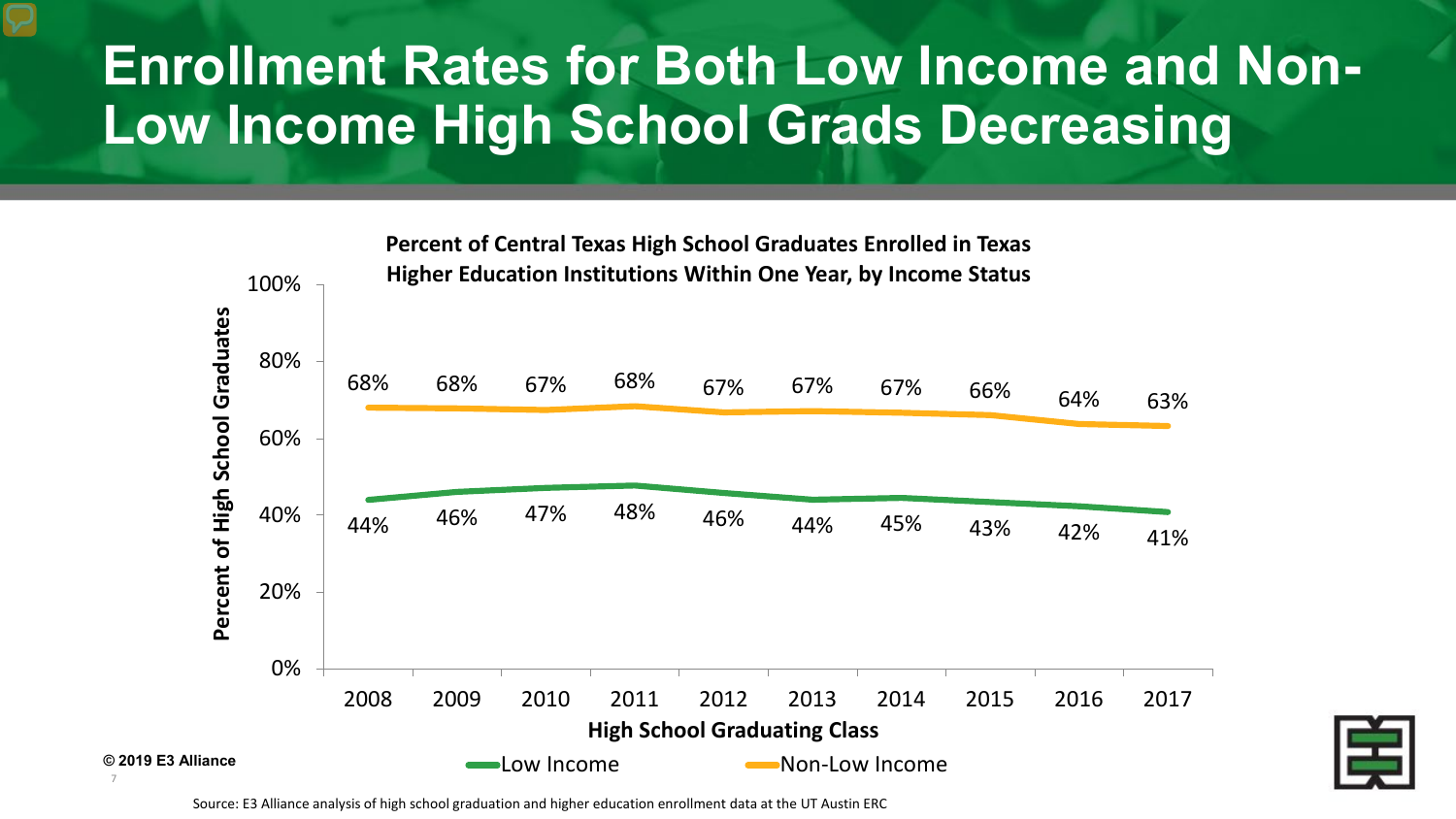### **Higher Education Enrollment for Central Texas Low Income Students Lags Behind Texas**



Source: E3 Alliance analysis of high school graduation and higher education enrollment data at the UT Austin ERC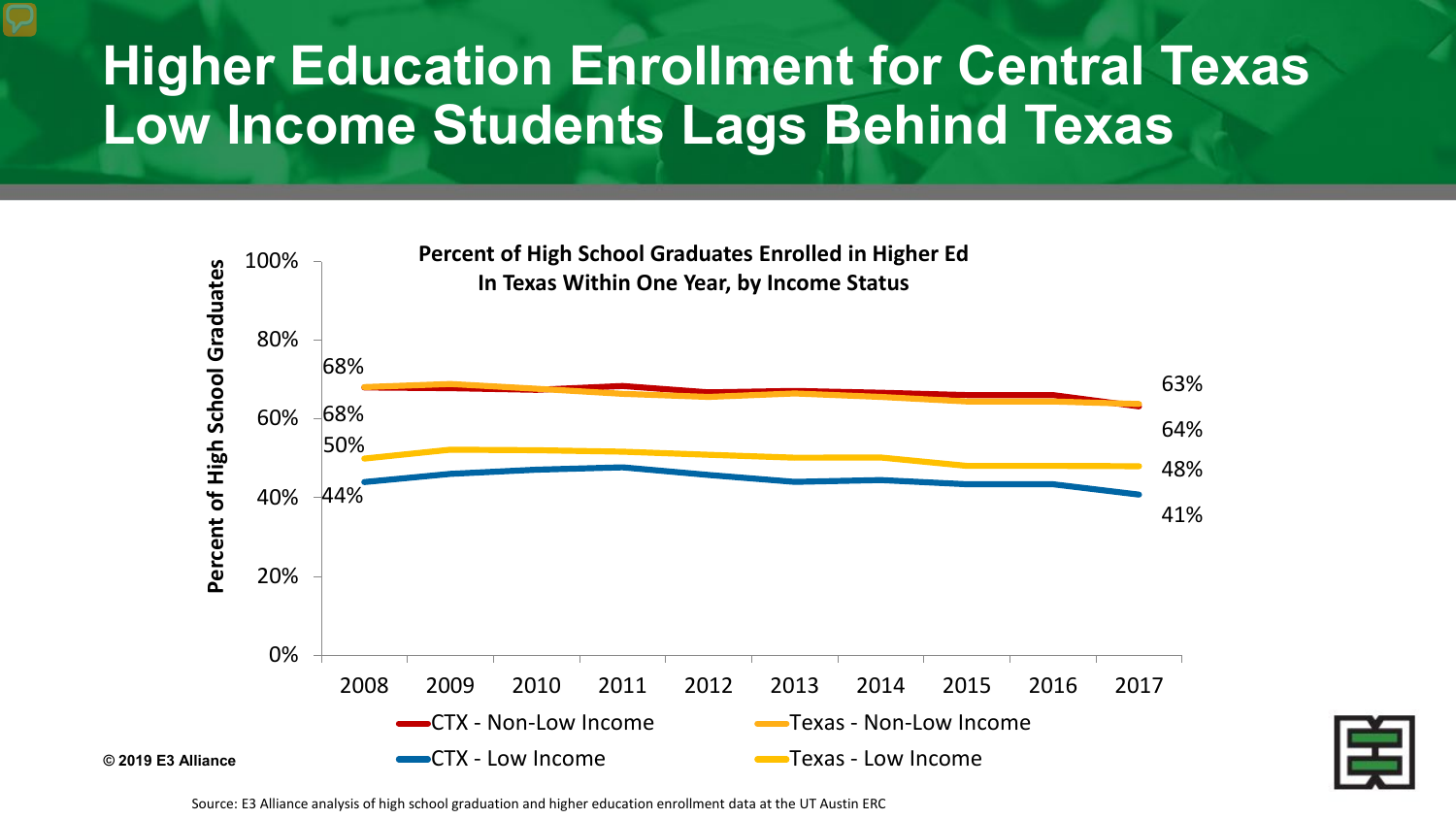## **Overall Trends**

- •High School graduation rates have increased rapidly over the last decade, and gaps are closing
- •Completion rates for those students who have enrolled in any postsecondary institution are rising
- Yet higher education enrollment rates have dropped for all student groups
- *We have no way to help more students reach Pathways to Prosperity – or meet our 60x30TX goal – without changing this trend!*

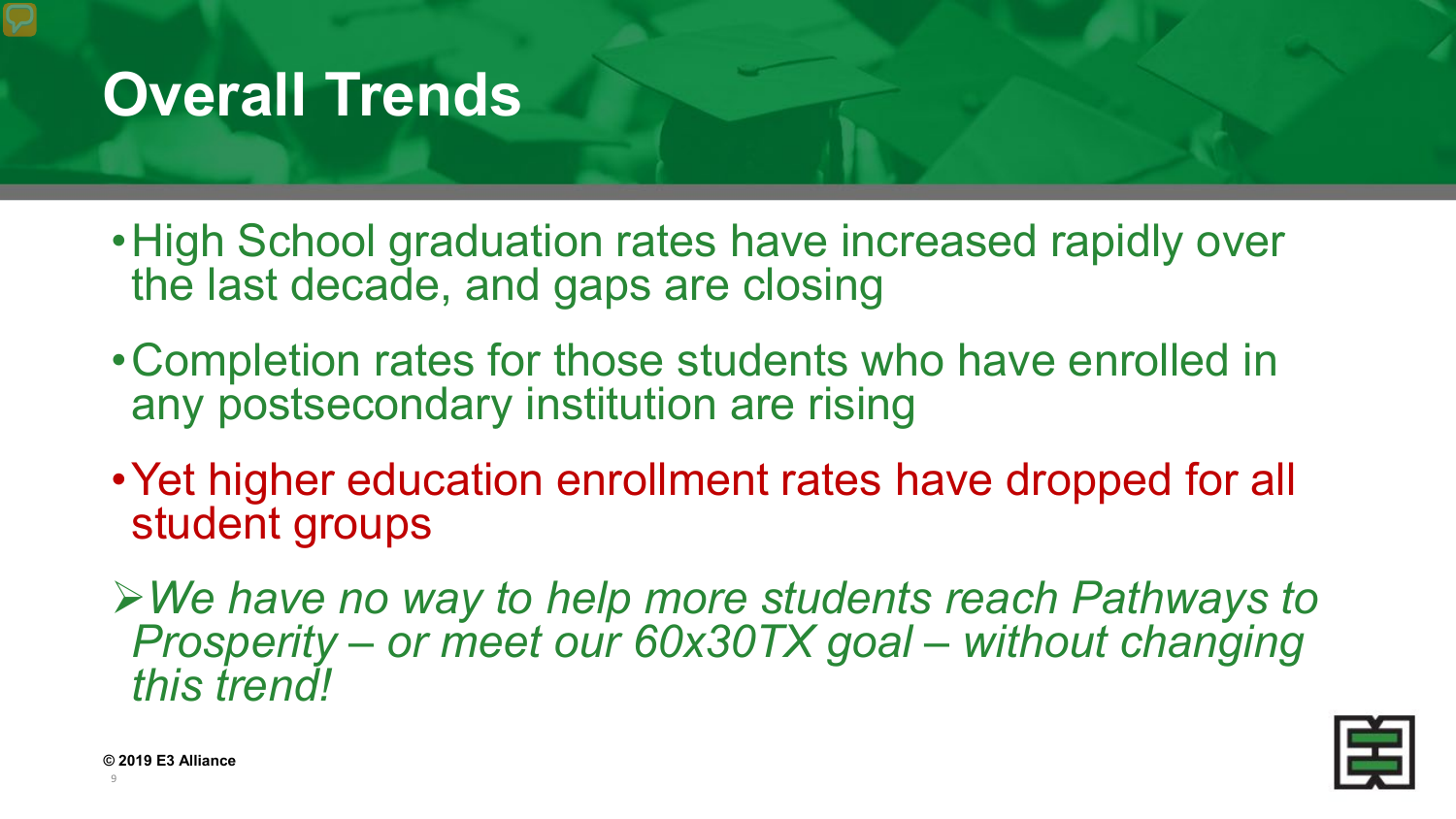## **What do Texans think?**

#### Key takeaways from survey data

|                                                                            | <b>PERCENT</b> |
|----------------------------------------------------------------------------|----------------|
| Student loan debt is a major problem                                       |                |
| Value of college education is equal or greater than<br>cost, over lifetime | 60             |
| A postsecondary credential leads to higher income                          | 87             |
| A postsecondary credential leads to a better quality of<br>life            | 87             |

Henson, J., & Blank, J., (2019) WGU higher education poll. Strategic Research Associates, LLC.

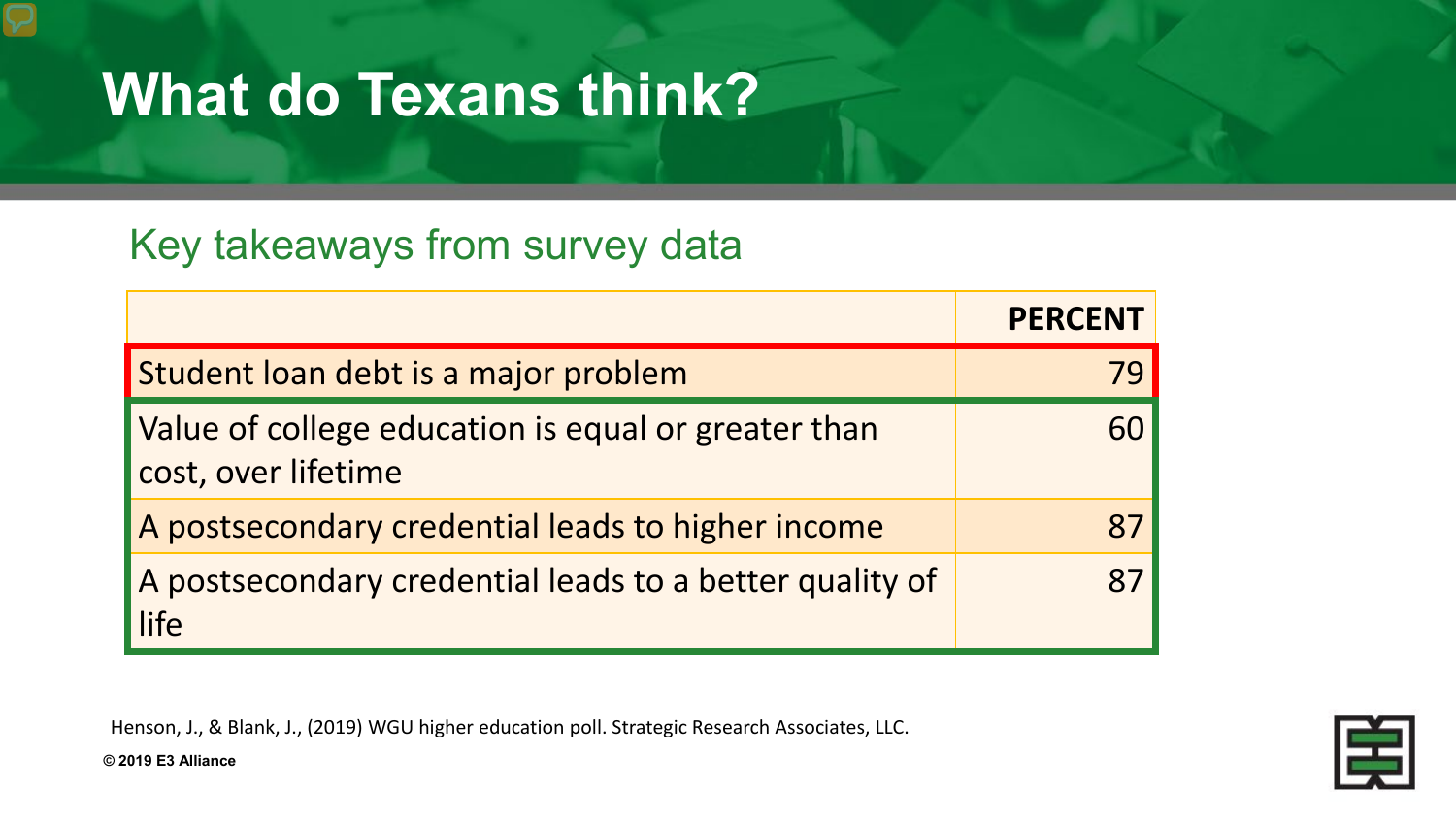

#### A certificate or degree beyond high school leads to a higher income.

|                          | <b>PERCENT</b> |     |
|--------------------------|----------------|-----|
| <b>Strongly agree</b>    | 58             |     |
| Somewhat agree           | 29             | 87% |
| Somewhat disagree        |                |     |
| <b>Strongly disagree</b> |                |     |
| Don't know               |                |     |

Henson, J., & Blank, J., (2019) WGU higher education poll. Strategic Research Associates, LLC.

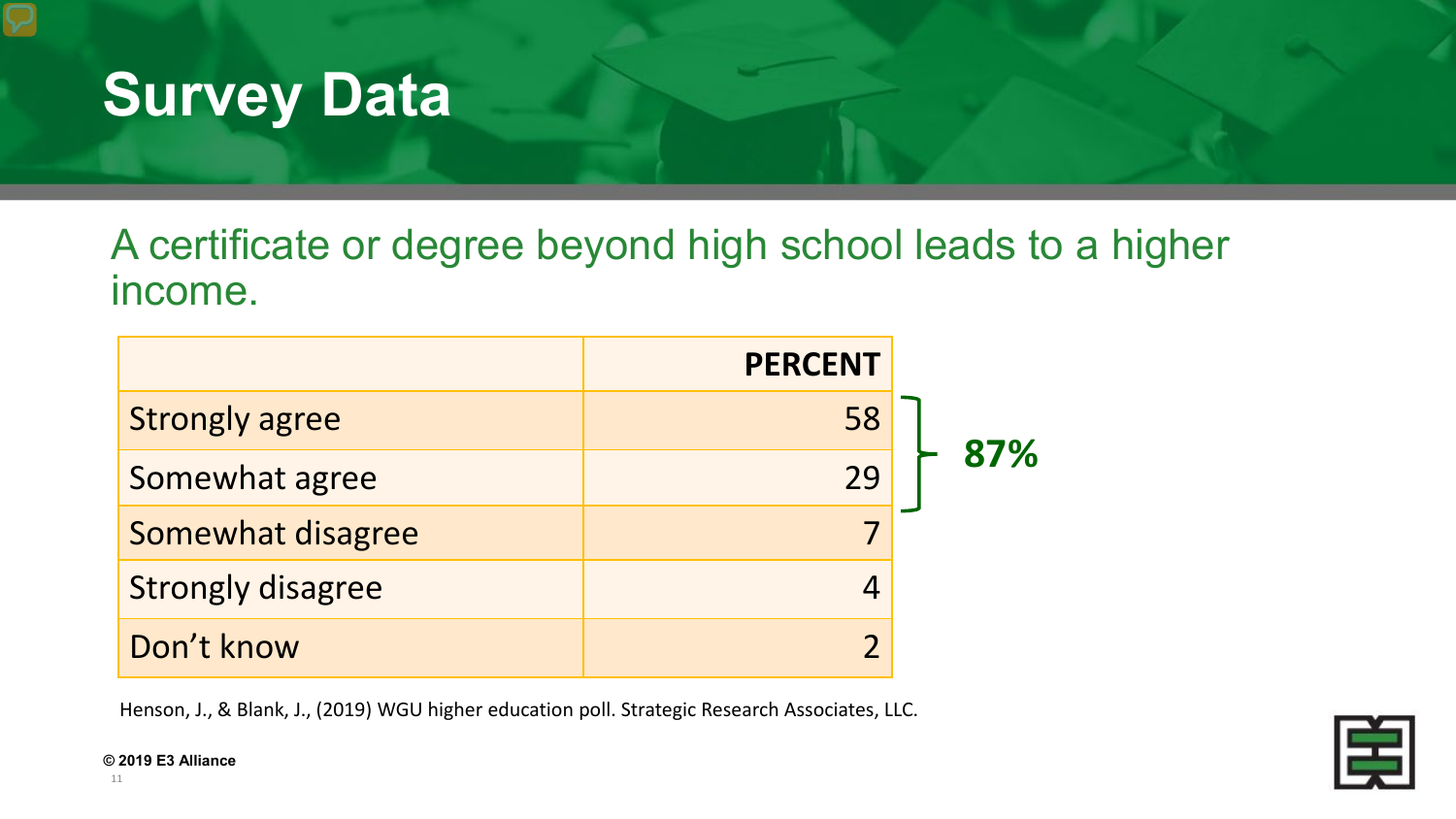# **Conversation #1** Why is this issue important to you? How has it affected you, your family or the people you care about?

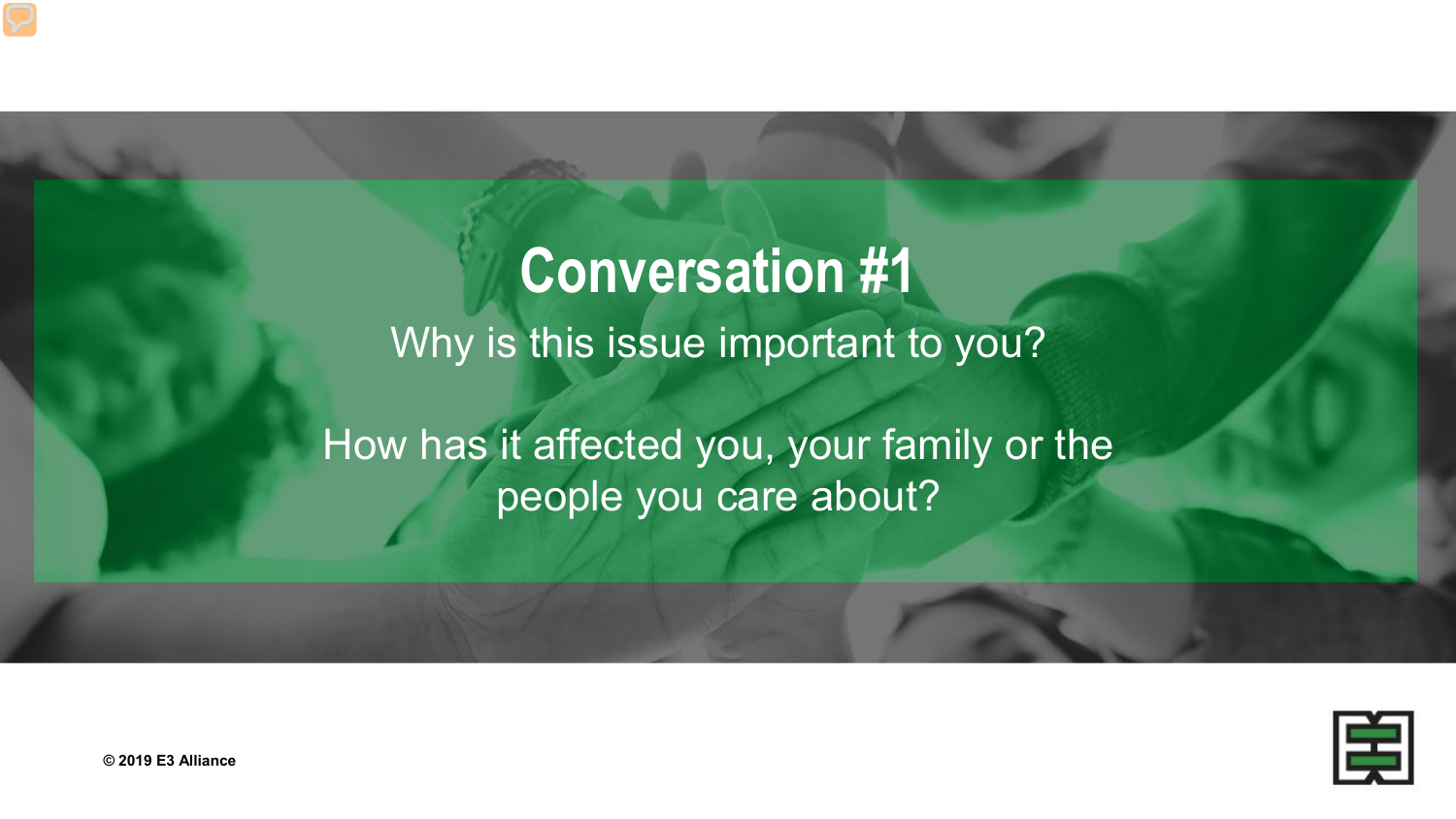# **Conversation #2**

1. Explore each of the three panels on the Data Map, which represents "old stories" and "new stories" 2. Use your own knowledge, lived experiences, and expertise to weigh in

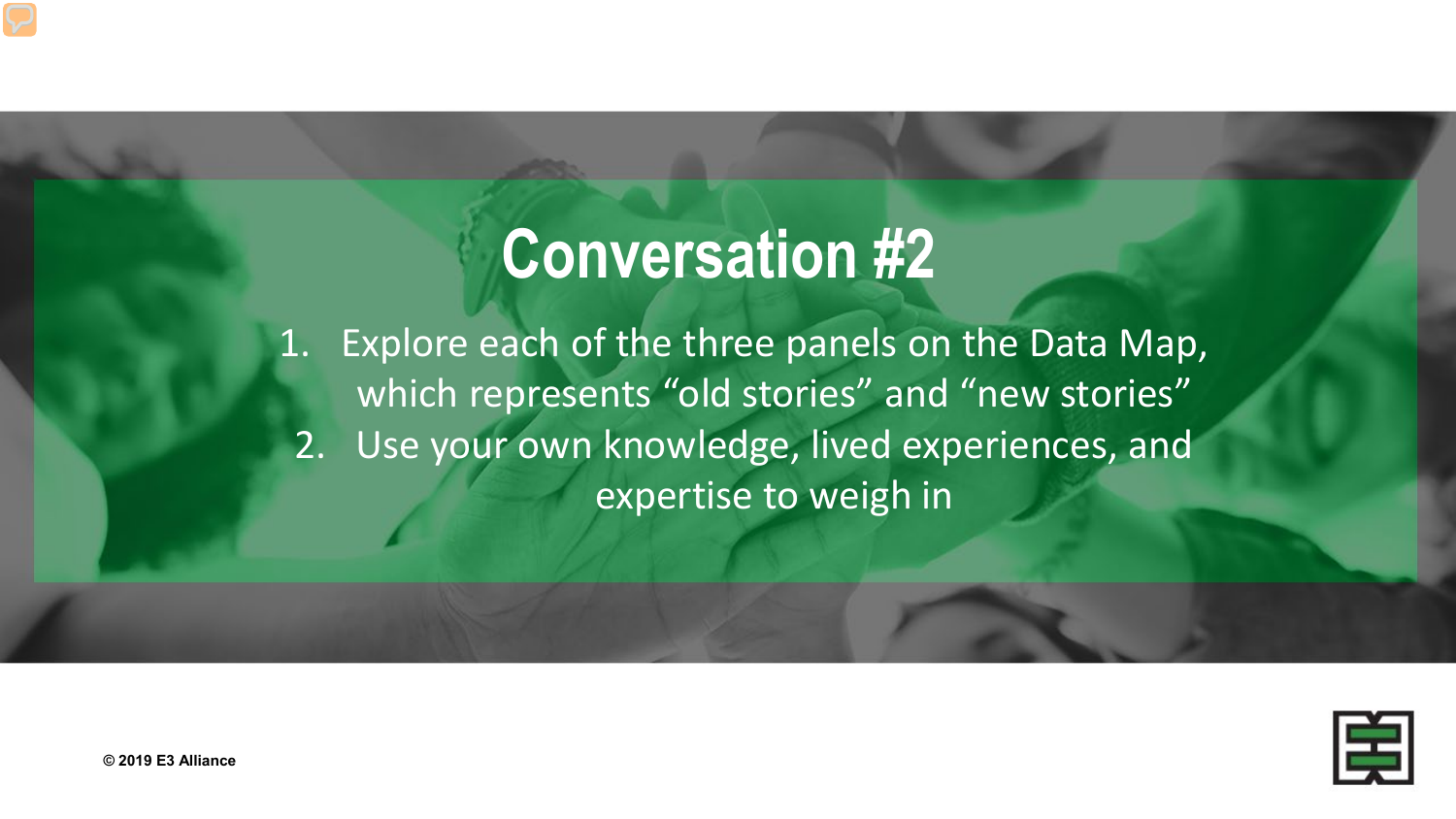# **Story: Pathways, Cost and Success for All**



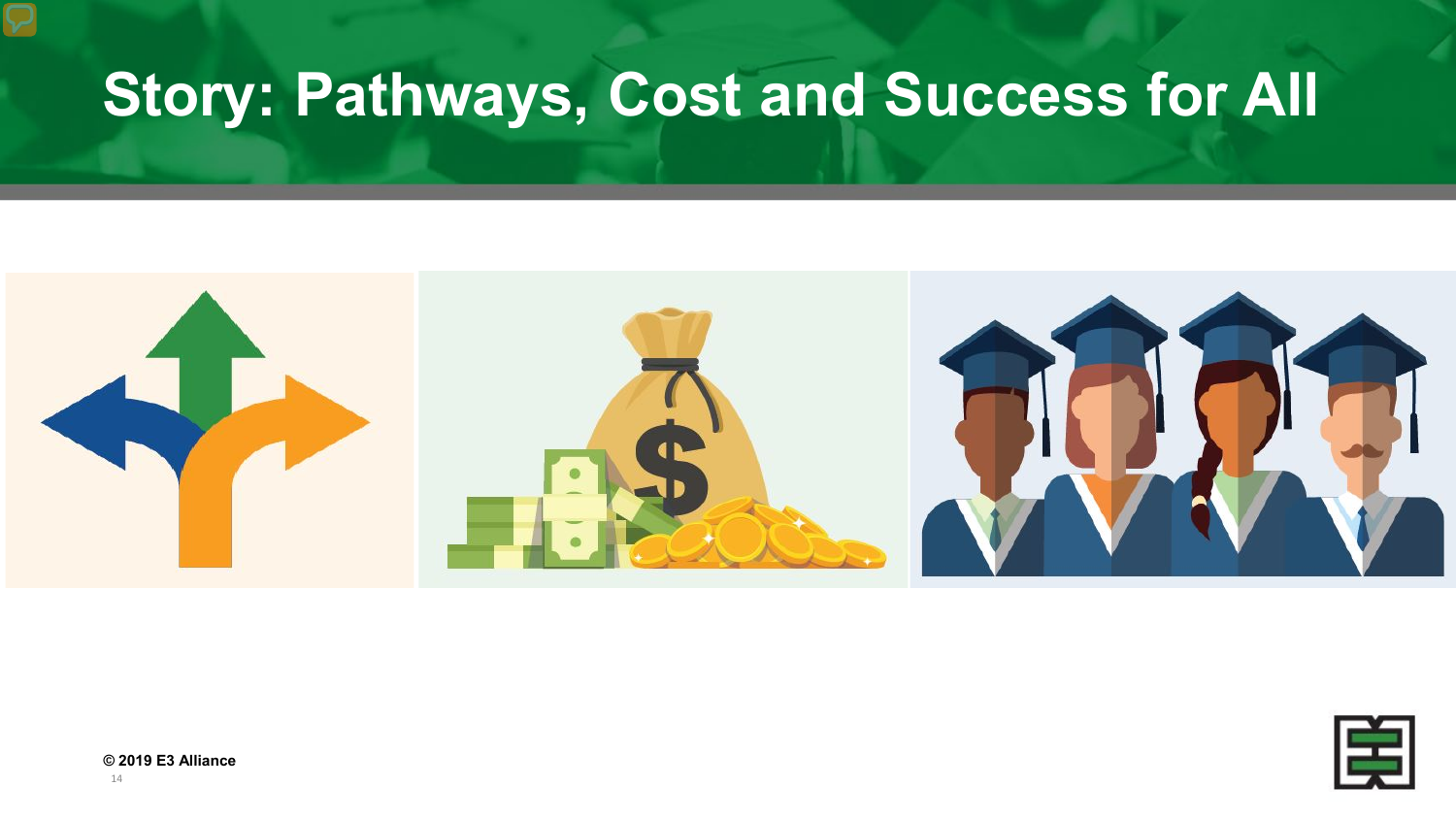### **Assets and Resources**

Assets are those things people have or use to help themselves and each other.

Community assets can include:

- •People
- •Organizations
- •Traditions
- •Places
- •Policies and Programs

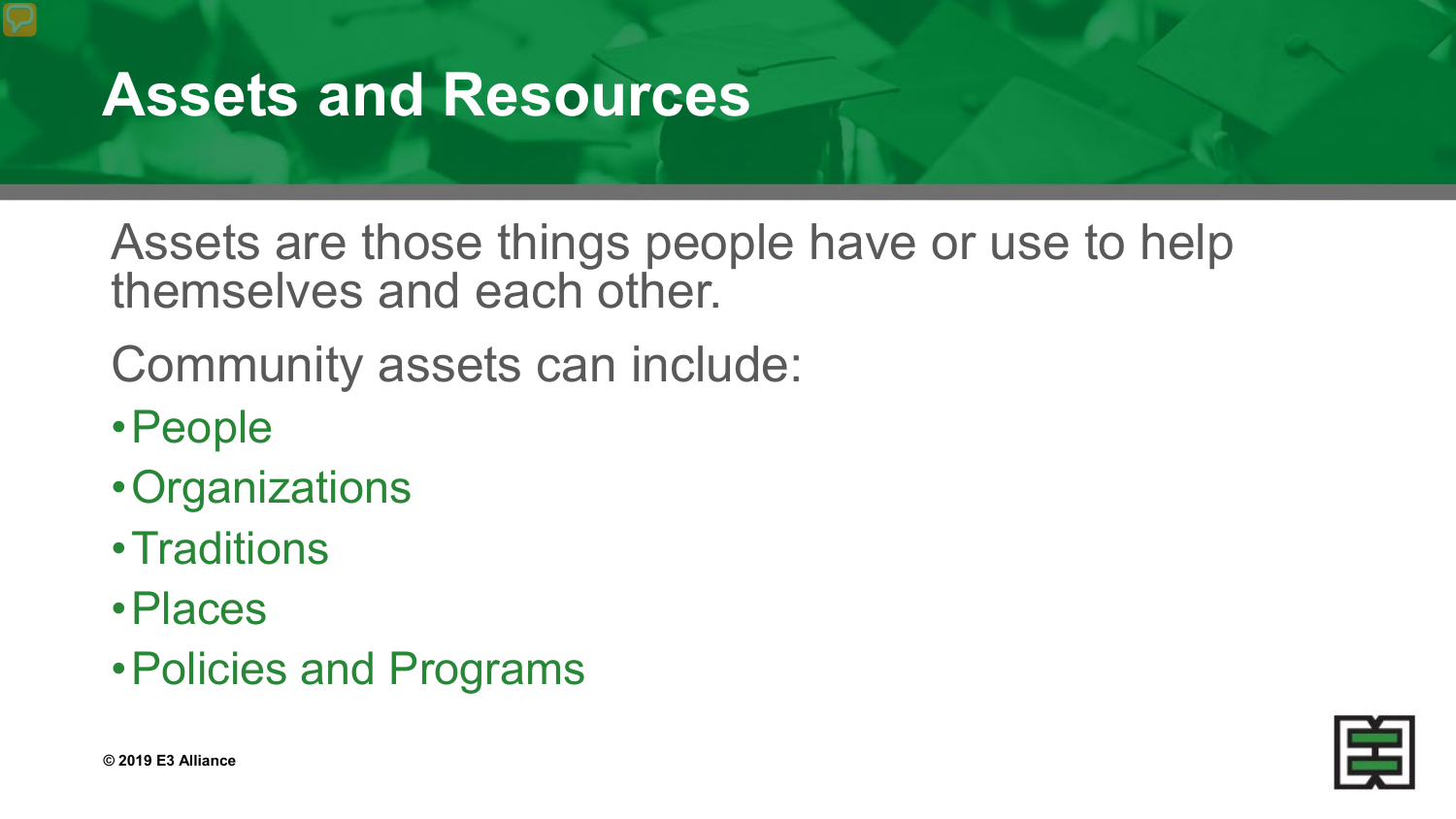# **Conversation #3**

What assets are you aware of that exist in your community?

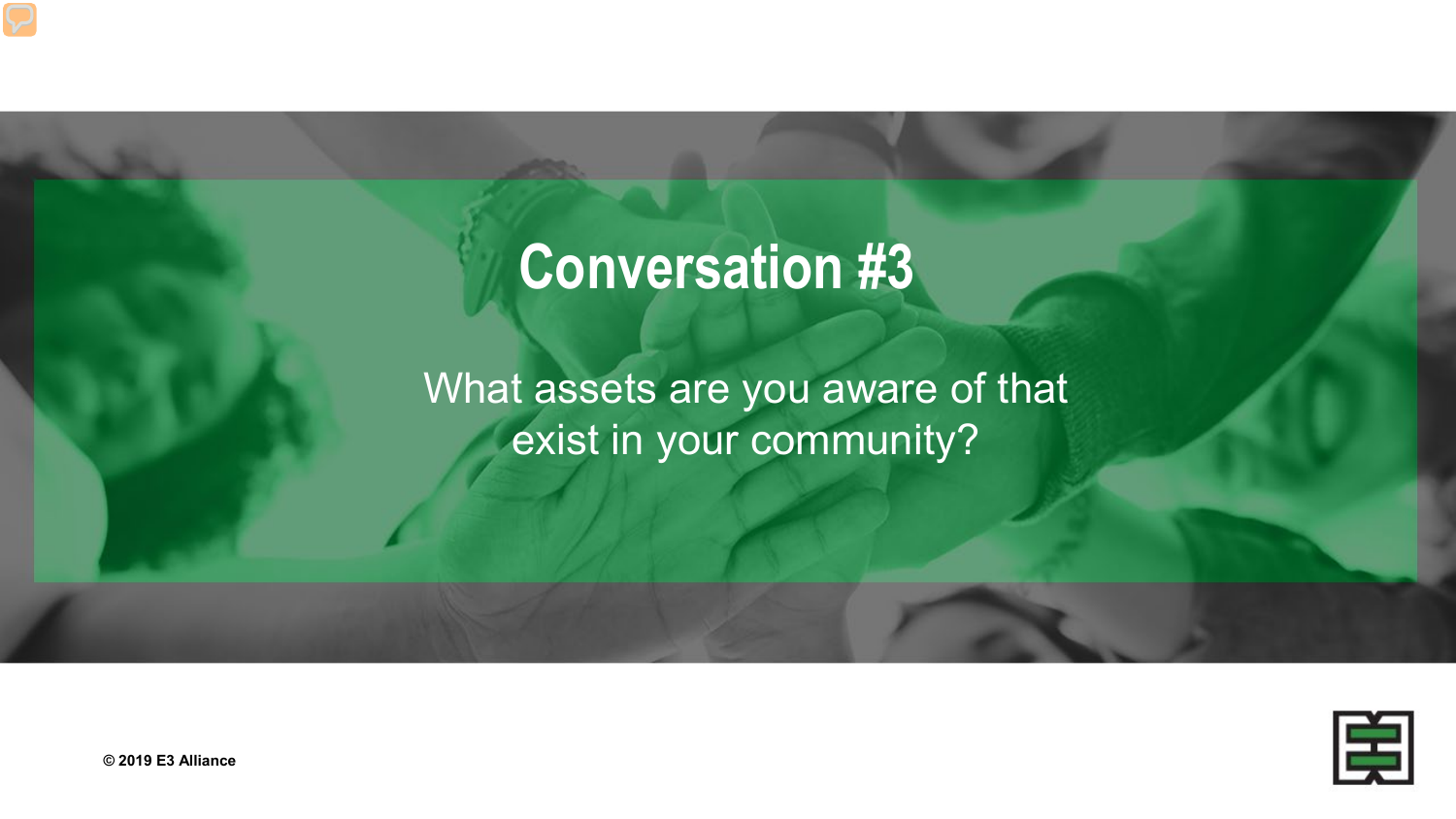# **Conversation #4**

**What specific actions you think are important to move forward?**

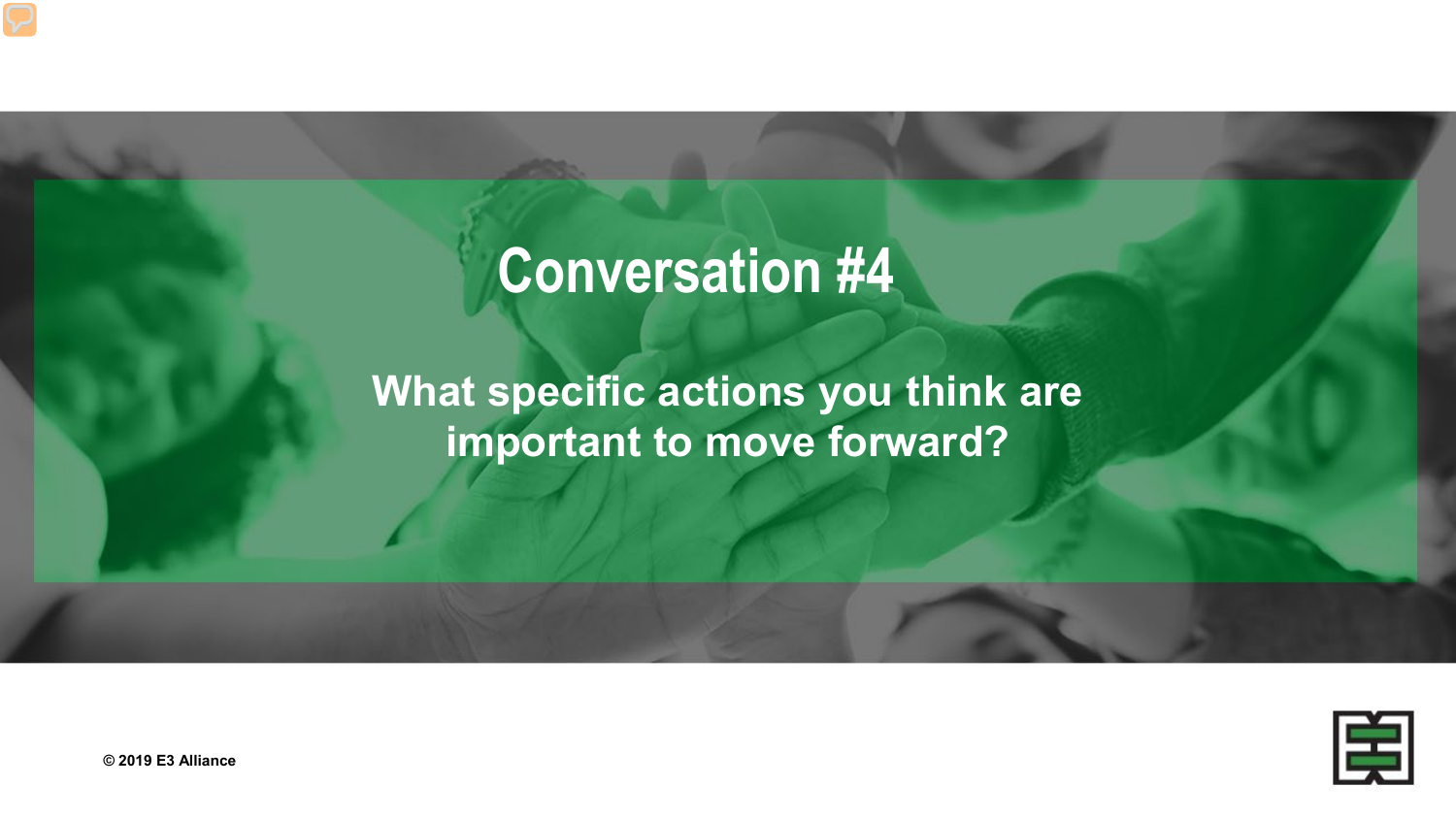### **Next Steps**

- Host your own conversation with your own DIY Starter Kit
- •What can you do to help support students and families in your community?
- Take advantage of resources, such as [www.E3Alliance.org/conversations](http://www.e3alliance.org/conversations)
- Please like and share @E3Alliance on Twitter and Facebook.